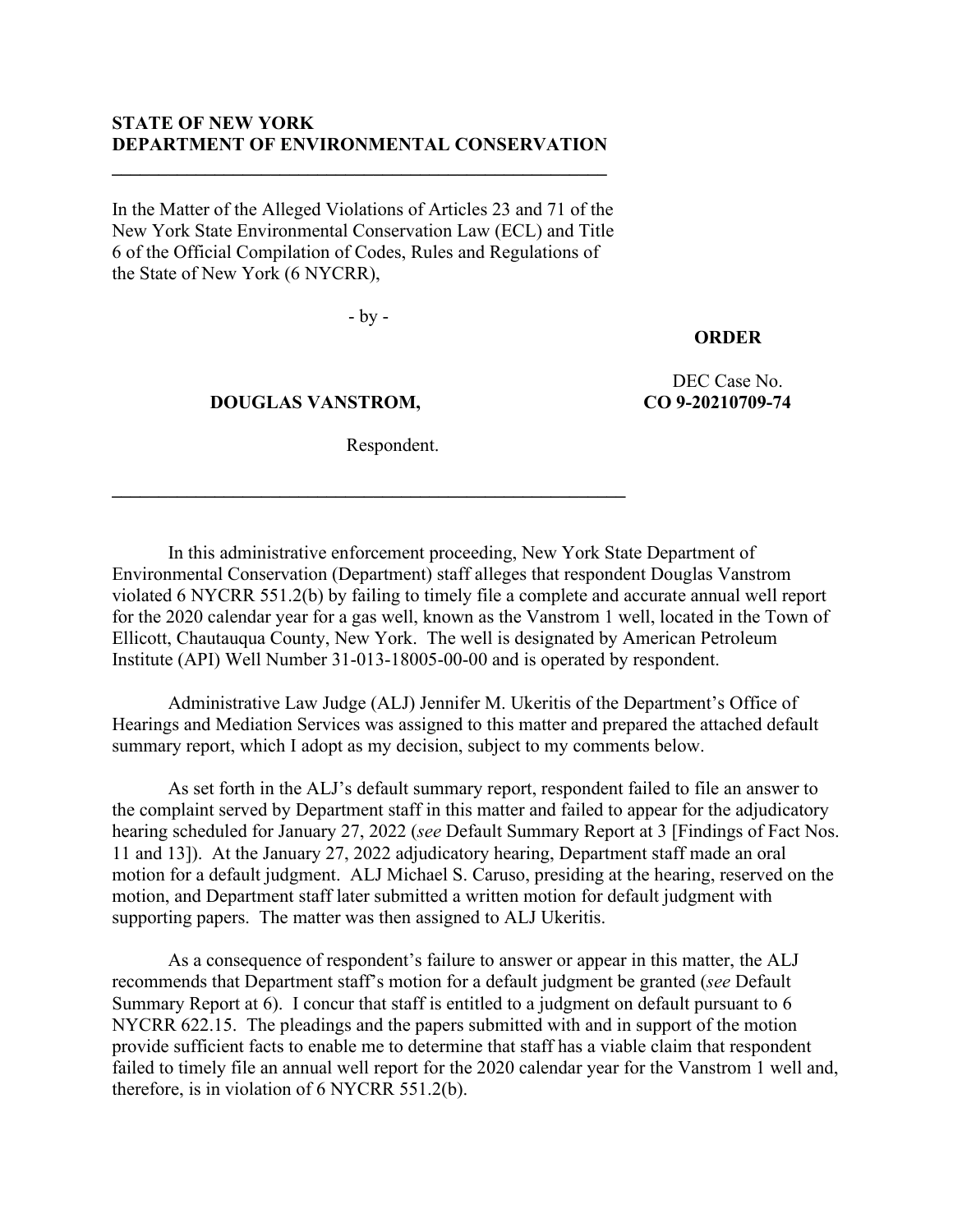Department staff correctly points out that the requirement to file annual well reports is important to determining the status of the State's resources given the potential or actual environmental harm that may result from the lack of accurate, annual information about well activity. The identification of non-producing wells for plugging is significant for the prevention of groundwater contamination (*see* Motion for Default Judgment, Exhibit A, Affirmation of Anne Haas, Esq., dated February 22, 2022, ¶ 13; *see also* Affidavit of Ted Loukides, sworn to February 16, 2022, ¶ 15).

Department staff, in its papers, sought a penalty of three thousand dollars (\$3,000), and the ALJ recommended that respondent Douglas Vanstrom be directed to pay this amount. ECL 71-1307(1) provides that any person who violates any provision of ECL article 23 or commits any offense described in ECL 71-1305 shall be liable for a penalty of up to eight thousand dollars (\$8,000) for the first day of violation and up to two thousand dollars (\$2,000) per day for each day the violation continues. ECL 71-1305(2) provides that it is unlawful for any person to violate any rule or regulation promulgated pursuant to ECL article 23, which would include the regulatory requirement at issue here - 6 NYCRR 551.2(b).

The record demonstrates that respondent Douglas Vanstrom failed to submit a timely and complete report for the Vanstrom 1 well for the calendar year 2020, after failing to file his 2019 annual well report. Respondent was the subject of a Commissioner's Order dated May 26, 2021, for that 2019 annual well report violation. Notwithstanding the efforts of Department staff to obtain respondent's compliance, including numerous written and oral reminders, nothing in this record indicates that respondent filed a report for the 2020 calendar year *(see e.g.* Default Summary Report at 2-3 [Findings of Fact Nos. 4-9). In light of respondent's past noncompliance, the recommended penalty is authorized and appropriate.

I direct that respondent submit the civil penalty of three thousand dollars (\$3,000) to the Department within thirty (30) days of the service of this order upon respondent. In addition, within thirty (30) days of the service of this order upon respondent, respondent Douglas Vanstrom is directed to submit a complete and accurate well report for the Vanstrom 1 well for calendar year 2020 to the Department.

**NOW, THEREFORE,** having considered this matter and being duly advised, it is **ORDERED** that:

- I. Department staff's motion for a default judgment pursuant to 6 NYCRR 622.15 is granted. By failing to answer or appear in this proceeding, respondent Douglas Vanstrom waived his right to be heard at the hearing.
- II. Based on the pleadings and papers submitted with and in support of Department staff's motion, respondent Douglas Vanstrom is determined to have violated 6 NYCRR 551.2(b), by failing to timely file a complete and accurate annual well report for the 2020 calendar year for the Vanstrom 1 well (API Well Number 31- 013-18005-00-00).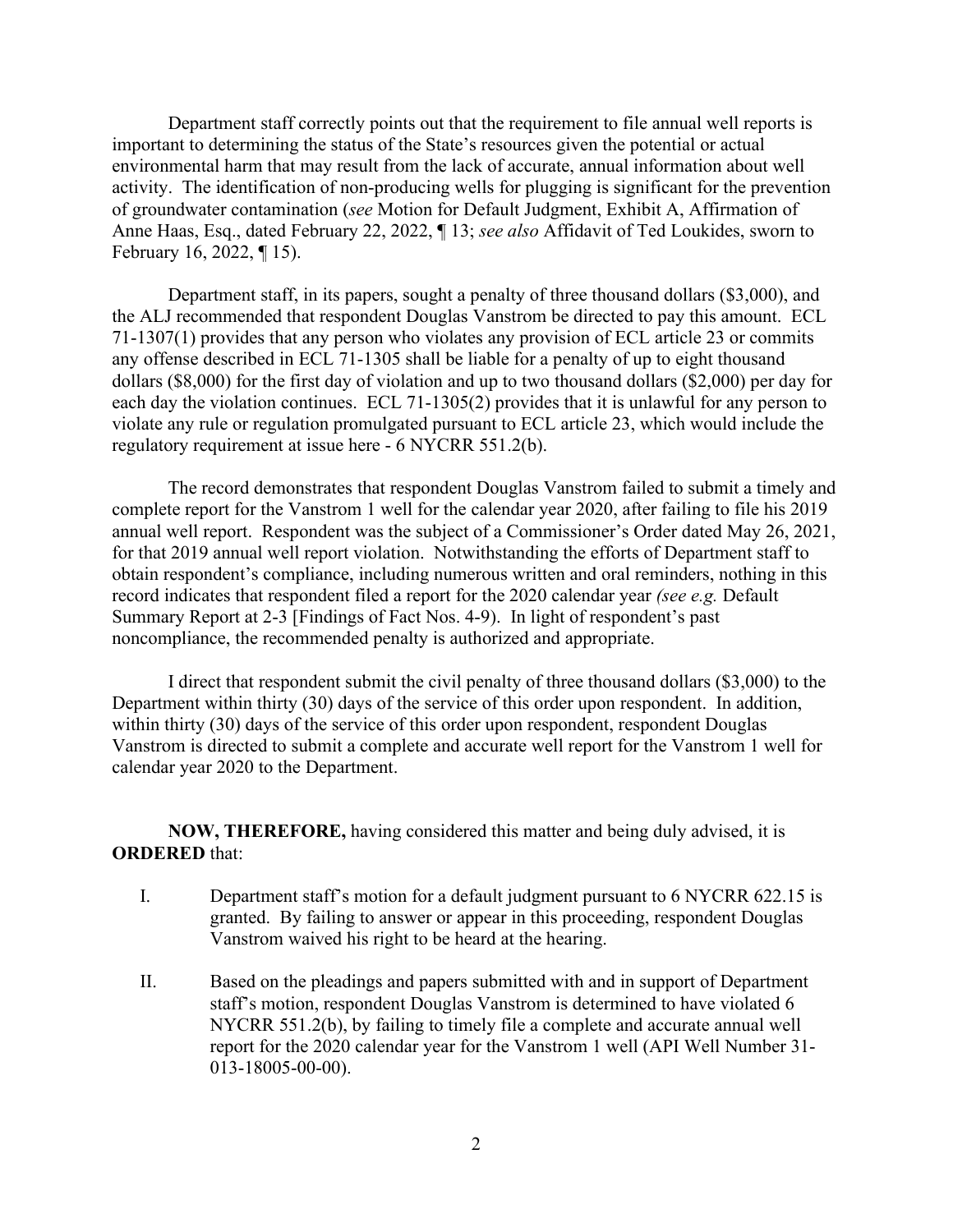- III. Within thirty (30) days of the service of this order upon respondent Douglas Vanstrom, respondent shall submit to the Department a complete and accurate annual well report for the Vanstrom 1 well for the 2020 calendar year.
- IV. Respondent Douglas Vanstrom is hereby assessed a civil penalty in the amount of three thousand dollars (\$3,000), to be paid within thirty (30) days of the service of this order upon respondent. Payment is to be by certified check, cashier's check or money order made payable to the New York State Department of Environmental Conservation at the address noted in paragraph V of this order.
- V. The annual well report and civil penalty payment shall be sent to the following address:

New York State Department of Environmental Conservation Division of Mineral Resources Oil and Gas Compliance Enforcement Section 625 Broadway, 3rd Floor Albany, New York 12233-6500 Attn: Theodore N. Loukides, Chief.

- VI. Any questions or other correspondence regarding this order shall also be addressed to Theodore N. Loukides at the address referenced in paragraph V of this order.
- VII. The provisions, terms and conditions of this order shall bind respondent Douglas Vanstrom and respondent's agents, successors and assigns, in any and all capacities.

For the New York State Department of Environmental Conservation

By:  $/s/$ 

Basil Seggos

Commissioner

Dated: May 4, 2022 Albany, New York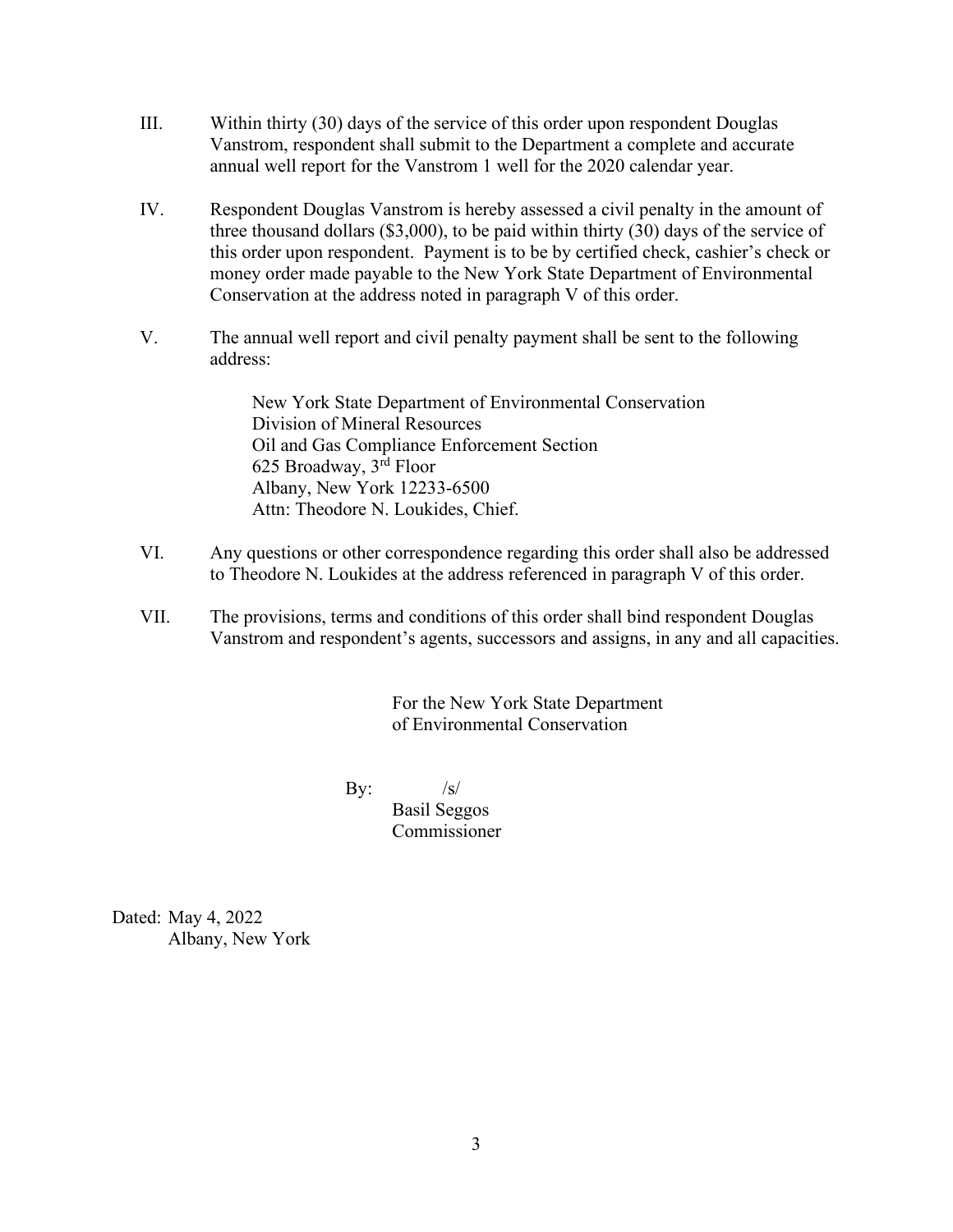## STATE OF NEW YORK DEPARTMENT OF ENVIRONMENTAL CONSERVATION

In the Matter of the Alleged Violation of Articles 23 and 71 of the Environmental Conservation Law of the State of New York and Title 6 of the Official Compilation of Codes, Rules and Regulations of the State of New York

 $\mathcal{L}_\mathcal{L}$ 

-by-

# **DOUGLAS VANSTROM,**

**DEFAULT SUMMARY REPORT Case No. CO 9-20210709-74**

Respondent.

Appearance of Counsel:

- Thomas S. Berkman, Deputy Commissioner and General Counsel (Anne Haas, Senior Attorney, of counsel) for staff of the Department of Environmental Conservation
- No appearance for the Respondent

## **Procedural History**

Staff of the New York State Department of Environmental Conservation (Department) served Douglas Vanstrom (respondent) with a notice of hearing and complaint dated November 22, 2021 (complaint), alleging a violation of ECL 71-1305(2) and 6 NYCRR 551.2(b), for failure to file a timely annual well report for the 2020 calendar year for a well known as the Vanstrom 1 well located in the Town of Ellicott, Chautauqua County, New York. The well is designated by American Petroleum Institute (API) Well Number 31-013-18005-00-00.

The complaint seeks an order of the Commissioner:

- finding that respondent committed the alleged violation;
- directing respondent to submit an acceptable annual well report for calendar year 2020 to the Department;
- assessing a civil penalty in the amount of \$3,000; and
- for such other relief as the Commissioner may deem appropriate.

Service of the notice of hearing and complaint was made by certified mail and was received by respondent on November 26, 2021 (*see* 6 NYCRR 622.3[a][3]). Respondent failed to answer the complaint as directed in the notice of hearing. (*See* affirmation of Anne Hass [Hass Aff.], dated February 22, 2022, 13. As stated in staff's notice of hearing, a virtual adjudicatory hearing was convened before Administrative Law Judge (ALJ) Michael Caruso on January 27, 2022. (*See* Hass Aff. ¶ 2, and Exhibit B.) Department Staff was represented by Anne Hass, Esq.,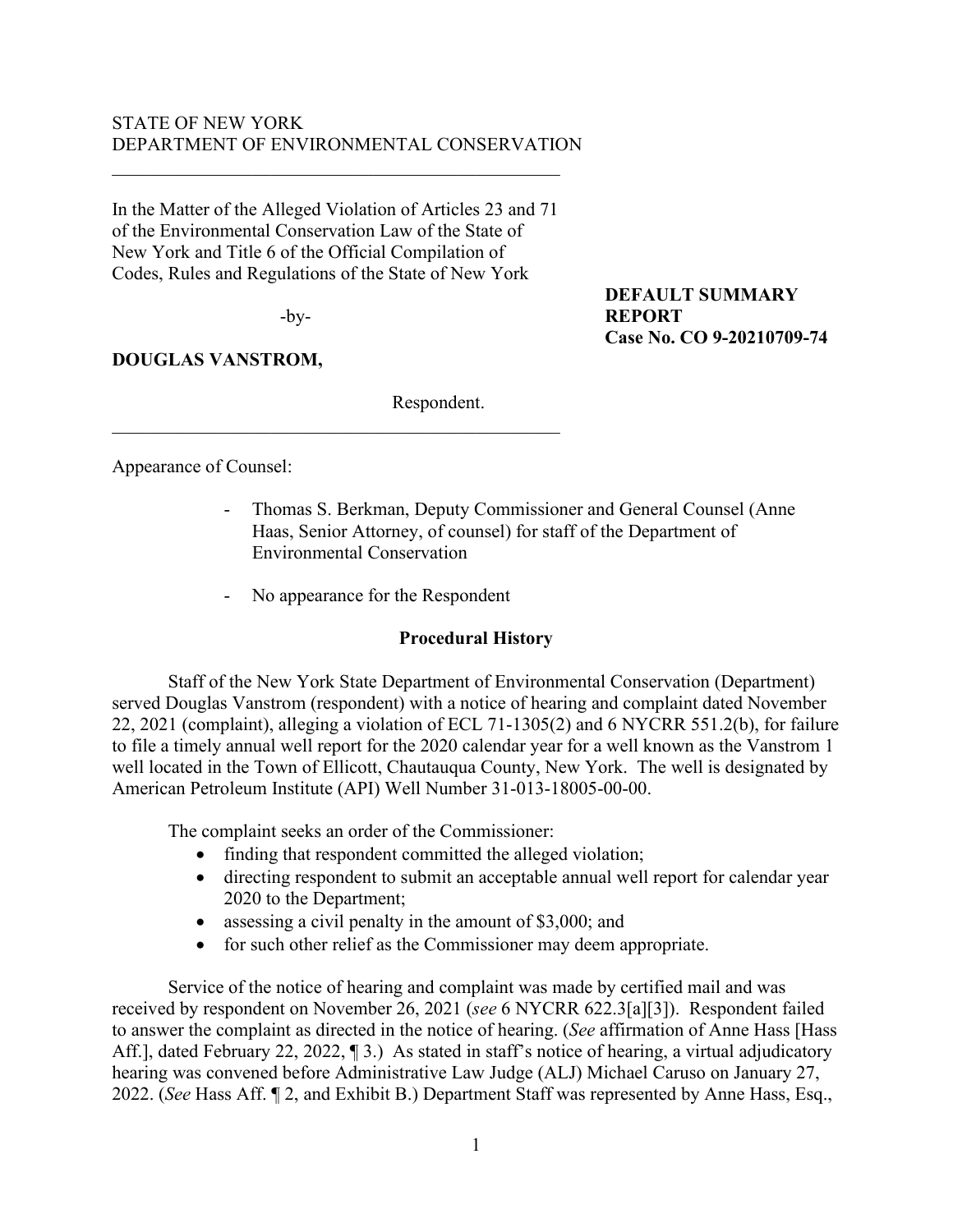Office of General Counsel, New York State Department of Conservation, 625 Broadway, Albany, New York. No one appeared on behalf of the respondent. (*See* Hass Aff. ¶¶ 3-4.)

ALJ Caruso noted for the record that respondent had failed to answer the complaint and failed to appear for the adjudicatory hearing. Department staff moved orally for a default judgment pursuant to 6 NYCRR 622.15. ALJ Caruso reserved on the oral motion, allowing the record to remain open for Department staff to submit the documentation required by 6 NYCRR 622.15(b). By cover letter dated February 22, 2022, staff submitted a written motion for a default judgment with supporting papers (*see* Appendix A, attached hereto [listing documents submitted on motion]). Department staff served the motion and supporting papers on respondent by first class mail on or about February 22, 2022 (*see* affidavit of service of Melissa Evans, sworn to February 22, 2022). Respondent did not respond to the motion.

### **Applicable Regulatory Provisions**

Section 551.2(b) of 6 NYCRR, "Production and purchase reports," states "[e]ach person who first produces, sells or purchases oil and gas produced in the State and the operator of each gas storage facility in the State must file with the department on a form the department prescribes a statement of the oil and gas produced, sold, purchased or stored. The information contained in this statement must be compiled on a calendar year basis and must be filed no later than March 31st next following the close of the calendar year, unless the department requires otherwise."

#### **Findings of Fact**

- 1. Theodore Loukides is an employee of the Department and is a Mineral Resources Specialist 4 in the Department's Division of Mineral Resources. Mr. Loukides is the Section Chief of the Oil and Gas Compliance and Enforcement Section in the Division's Bureau of Resource Development and Reclamation. Mr. Loukides's duties include the administration of the provisions of ECL article 23 and 6 NYCRR part 550, et seq. including reporting requirements. Mr. Loukides has access to and is custodian of Department records relating to the operation of oil and gas wells, including all annual well reports (AWRs) submitted to the Department. (*See* affidavit of Ted Loukides [Loukides Aff.], sworn to February 16, 2022, ¶¶ 1-3.)
- 2. Respondent Douglas Vanstrom maintains an address at 400 Glengrove Drive, Youngstown, New York. (*See* Loukides Aff., Exhibits 2, 3.)
- 3. Respondent Douglas Vanstrom operates the well designated as API Well Number 31- 013-18005-00-00 and known as the Vanstrom 1 well, located in the Town of Ellicott, Chautauqua County, New York. (*See* Loukides Aff. ¶¶ 4, 5, 6, Exhibits 1, 2, 3.)
- 4. Respondent is required to file annual well reports (AWRs) with the Department for each calendar year for each well respondent operates on a form supplied by the Department, as typified by Loukides Aff. Exhibit 4 (AWR sent to respondent for the 2020 calendar year). (*See* Loukides Aff. ¶¶ 4, 7, Exhibit 4.)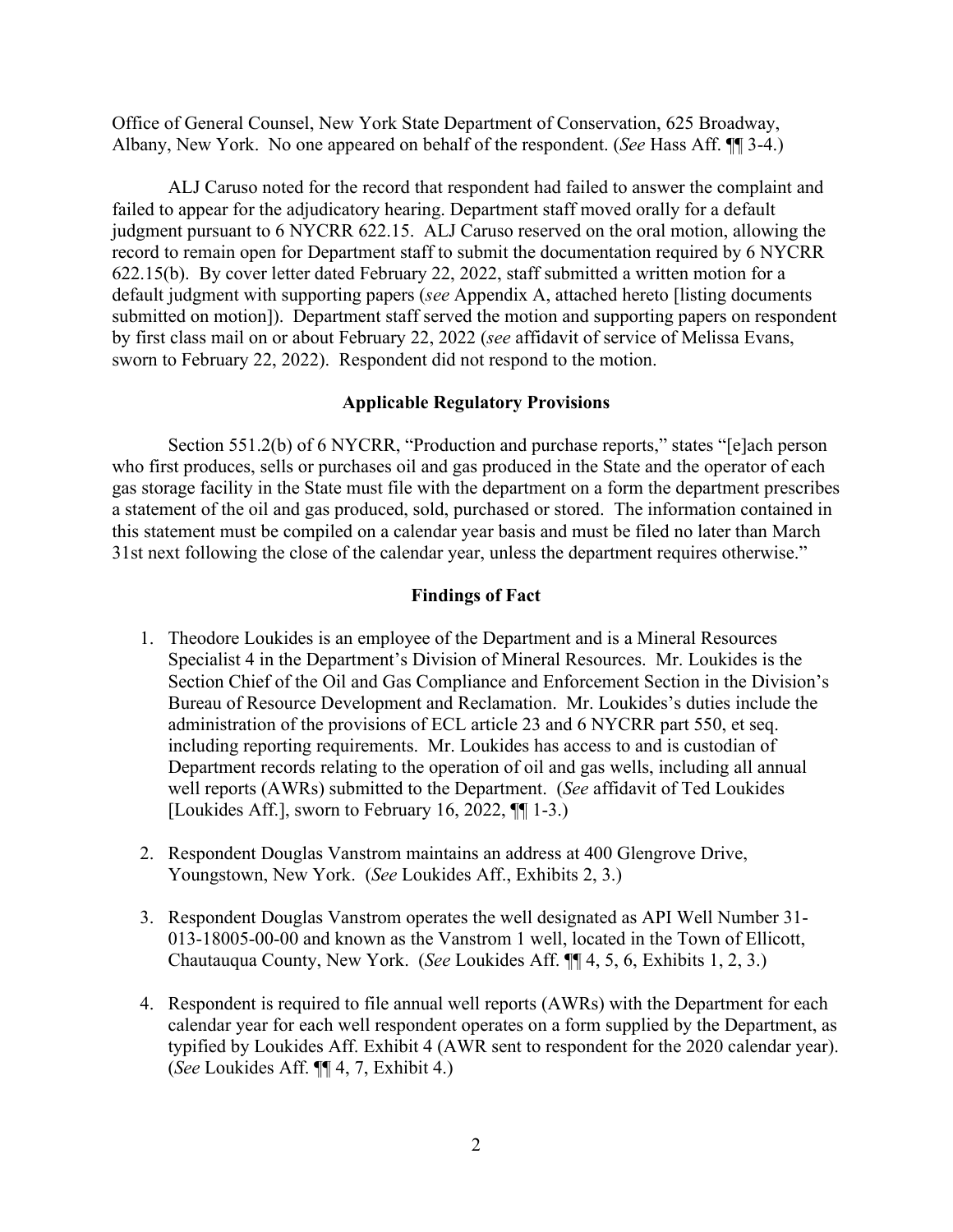- 5. On January 22, 2021, Department staff mailed respondent a cover letter and AWR form for the 2020 calendar year, pre-printed with respondent's name, address and well information. The cover letter reminded respondent to file the completed AWR by March 31, 2021. Respondent failed to submit the 2020 AWR by March 31, 2021. (*See* Loukides Aff. ¶¶ 7, 8, Exhibit 4.)
- 6. On July 26, 2021, Department staff mailed respondent a notice of violation (NOV) advising respondent that respondent had failed to file an acceptable AWR by March 31, 2021. Included with the NOV was an order on consent to settle the matter within thirty days. The NOV advised respondent of the potential penalties for failing to submit the required AWR along with the signed order on consent. Respondent failed to submit the missing AWR or respond to the July 26, 2021, notice. The notice of violation and consent order were mailed by certified mail return receipt requested. Tracking as of August 1, 2021, could not confirm respondent's receipt. (*See* Loukides Aff. ¶ 11, Exhibits 5, 6, and 7.)
- 7. On September 2, 2021, Department staff re-mailed the NOV, still dated July 26, 2021, to respondent by USPS first class mail. Respondent failed to submit the missing AWR, order on consent, and penalty, or otherwise respond. (*See* Loukides Aff. ¶ 12.)
- 8. Department staff also tried to reach respondent by phone on September 22, 2021, but received no answer and left a voice mail reminding respondent that the Department had not received his AWR, the order on consent, or penalty payment. (*See* Loukides Aff. ¶ 13.)
- 9. As of February 16, 2022, the Department had not received respondent's 2020 AWR. (*See* Loukides Aff. ¶ 14.)
- 10. As shown by the affidavit of service of Melissa Evans, sworn to January 3, 2022, Department staff served the notice of hearing, complaint, statement of readiness, order on consent and invoice, on respondent by certified mail, pursuant to 6 NYCRR 622.3(a)(3), which was received by respondent on November 26, 2021. (See Haas Aff. Exhibit C.)
- 11. Respondent did not answer the complaint. (*See* Haas Aff. ¶ 3.)
- 12. Pursuant to the notice of hearing, a virtual hearing was convened on January 27, 2022. (*See* Haas Aff. ¶2)
- 13. Respondent failed to appear at the January 27, 2022, hearing. (*See* Haas Aff. ¶ 4; hearing record.)
- 14. On May 26, 2021, the Commissioner issued an order finding respondent violated 6 NYCRR 551.2(b) for failing to file an AWR for the 2019 calendar year. (*See* Haas Aff. ¶ 9, Exhibit D.)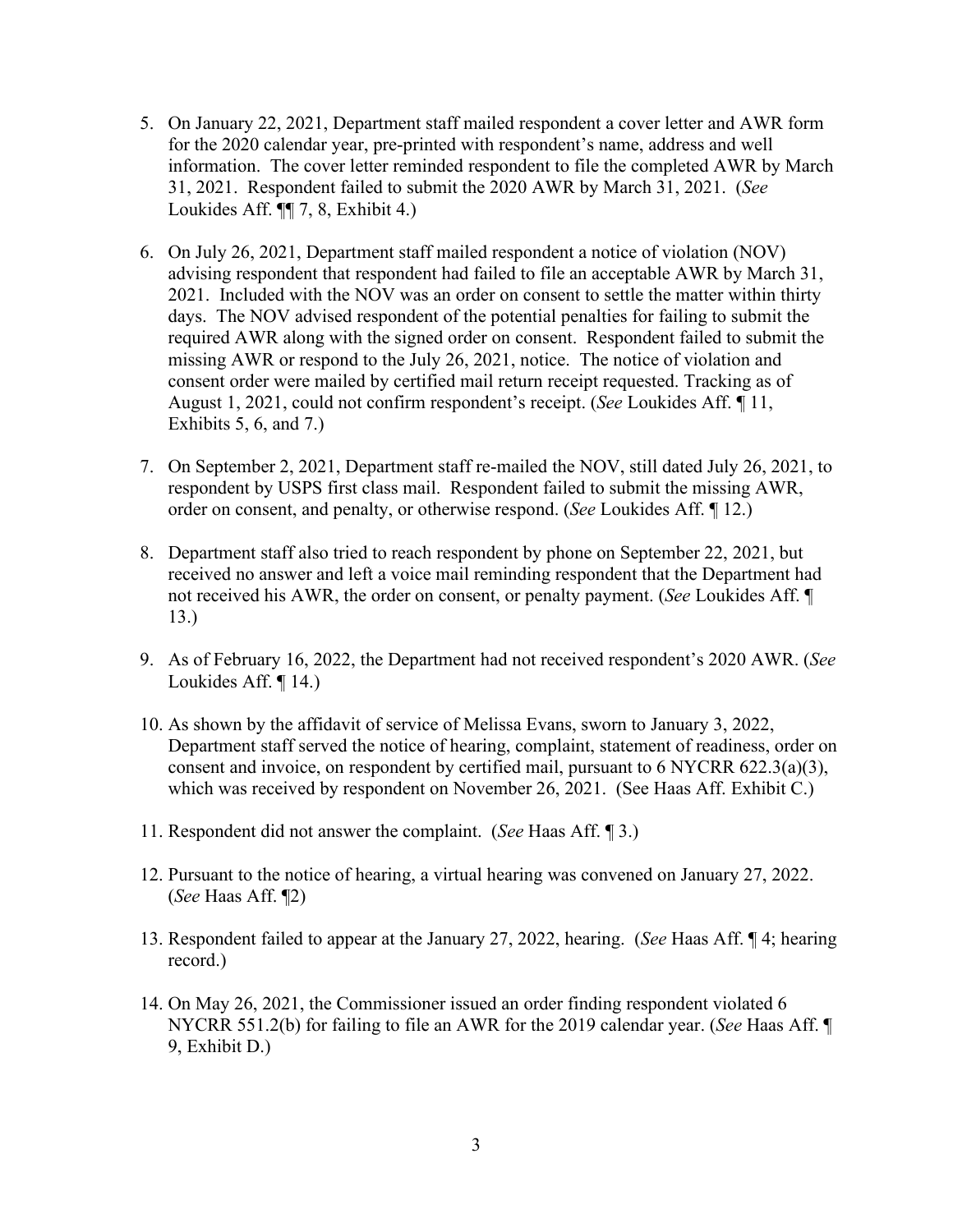#### **Discussion**

A respondent upon whom a complaint has been served must serve an answer within 20 days of receiving a notice of hearing and complaint (*see* 6 NYCRR 622.4[a]). A respondent's failure to file a timely answer "constitutes a default and a waiver of respondent's right to a hearing" (6 NYCRR 622.15[a]). In addition, attendance by a respondent at a scheduled prehearing conference or hearing is mandatory, and failure to attend constitutes a default and a waiver of the opportunity for a hearing (*see* 6 NYCRR 622.8[c]; *see also* 6 NYCRR 622.15[a] ["A respondent's … failure to appear at the hearing or the pre-hearing conference … constitutes a default and waiver of respondent's right to a hearing"]).

Upon a respondent's failure to answer a complaint or failure to appear for a pre-hearing conference or hearing, Department staff may make a motion to an ALJ for a default judgment. Such motion must contain:

> "(1) proof of service upon respondent of the notice of hearing and complaint or such other document which commenced the proceeding;

"(2) proof of respondent's failure to appear or failure to file a timely answer;

 $(3)$  consistent with CPLR 3215(f), proof of the facts sufficient to support the violations alleged and enable the ALJ and commissioner to determine that staff has a viable claim;

"(4) a concise statement of the relief requested;

"(5) a statement of authority and support for any penalty or relief requested; and "(6) proof of mailing the notice required by  $[6 \text{ NYCRR } 622.15(d)]$ , where applicable." (*see* 6 NYCRR 622.15[b][1] - [6]).

As the Commissioner has held, "a defaulting respondent is deemed to have admitted the factual allegations of the complaint and all reasonable inferences that flow from them" (*Matter of Alvin Hunt, d/b/a Our Cleaners*, Decision and Order of the Commissioner, July 25, 2006, at 6 [citations omitted]). In addition, in support of a motion for a default judgment, staff must "provide proof of the facts sufficient to support the claim[s]" alleged in the complaint. (*Matter of Queen City Recycle Center, Inc.*, Decision and Order of the Commissioner, December 12, 2013, at 3.) Staff is required to support its motion for a default judgment with enough facts to enable the ALJ and the Commissioner to determine that staff has a viable claim (*see Matter of Samber Holding Corp.*, Order of the Commissioner, March 12, 2018 [*Samber*], at 1 [citing *Woodson v Mendon Leasing Corp.*, 100 NY2d 62, 70-71 (2003)]; *see also* 6 NYCRR 622.15[b][3], CPLR 3215[f]).

The record establishes that: (i) Department staff served the notice of hearing and complaint upon respondent; (ii) respondent failed to file an answer to the complaint, as directed in the cover letter and notice of hearing served with the complaint, and respondent failed to appear for the adjudicatory hearing scheduled on January 27, 2022, as directed in the notice of hearing; (iii) Department staff's papers provide proof of the facts sufficient to support the violations alleged and enable me to determine that staff has a viable claim; (iv) Department staff's papers include a concise statement of the relief requested (*see* motion for default judgment, wherefore clause; Haas Aff. Exhibit B [complaint]); (v) staff's motion includes a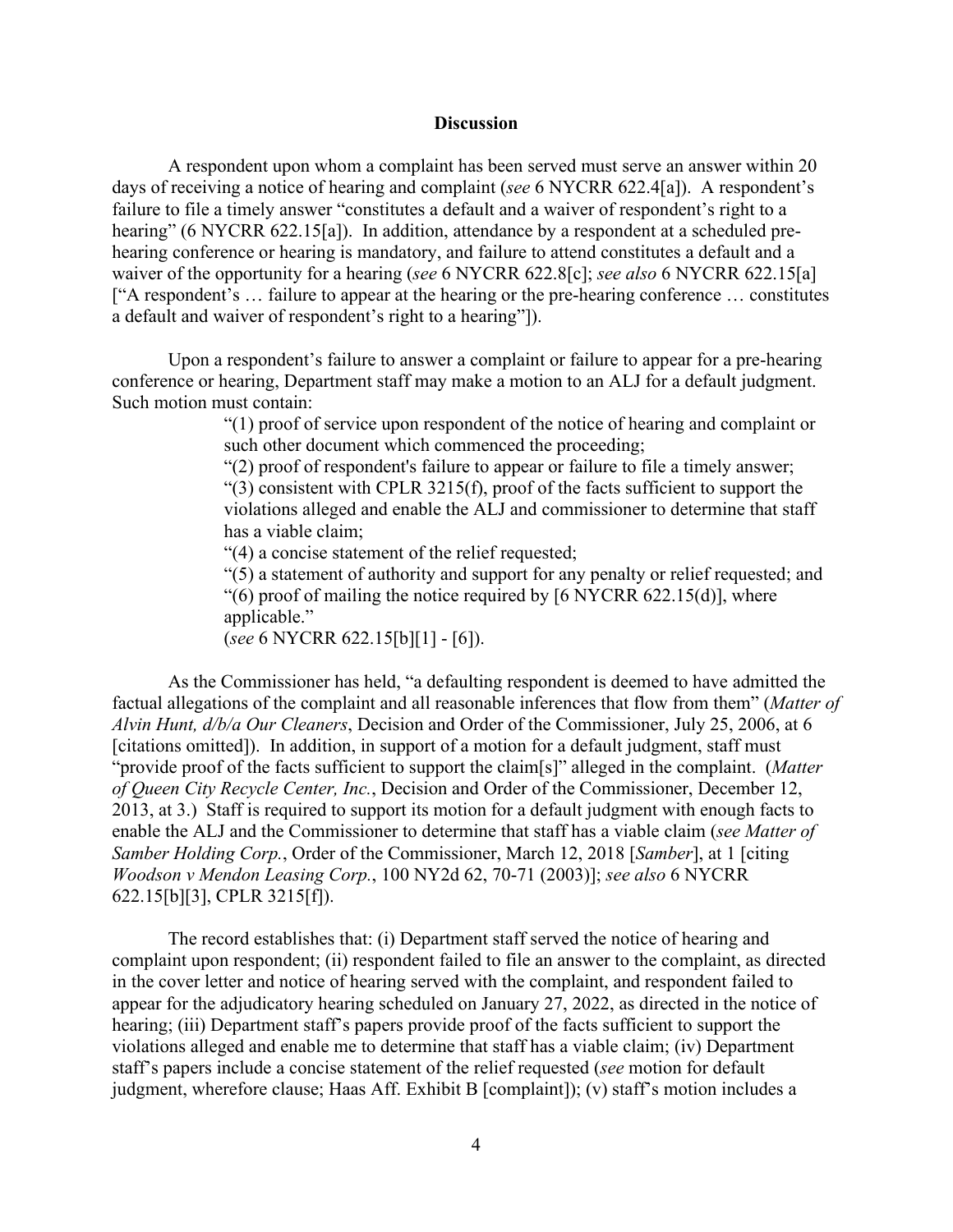statement of authority and support for the penalty and relief requested (*see* Haas Aff. ¶¶ 9-16); and (vi) Department staff provided proof of service of the motion papers on respondent (*see* affidavit of service of Melissa Evans, sworn to February 22, 2022). Respondent did not file or serve a response to staff's motion. Based upon the foregoing, the Department is entitled to a default judgment in this matter pursuant to the provisions of 6 NYCRR 622.15.

Department staff's submissions in support of the motion for a default judgment provide proof of facts sufficient to enable me to determine that staff has a viable claim that respondent failed to timely file a complete and accurate AWR for the 2020 calendar year for respondent's Vanstrom 1 well, in violation of 6 NYCRR 551.2(b).

Staff's complaint requested a total civil penalty of three thousand dollars (\$3,000). Staff's submissions on the motion for a default judgment elaborate on the requested civil penalty, discussing the Department's Civil Penalty Policy, DEE-1, and administrative precedent concerning similar violations (*see* Haas Aff. ¶¶ 9-16). Department staff typically seeks a penalty of one thousand five hundred dollars (\$[1](#page-7-0),500) for the failure to submit an AWR.<sup>1</sup> Here, however, respondent has a history of noncompliance as exemplified by the May 26, 2021, order of the Commissioner (*see* Haas Aff. ¶9, Exhibit D). Therefore, staff applied respondent's history of noncompliance as an aggravating factor in support of staff's three-thousand-dollar (\$3,000) penalty request. Department staff asserts that reporting requirements, such as those at issue here, provide the Department with important information about the status of the State's resources. According to Department staff, the failure to timely submit AWRs may result in potential and actual environmental harm. Staff explains that the AWRs identify non-producing wells for plugging, and that the failure to plug non-producing wells may result in contamination of groundwater with petroleum products, and the release of harmful greenhouse gases. In addition, Department staff transmits production information to affected State agencies and local governments for real property tax purposes. (*See* Haas Aff. ¶ 13; Loukides Aff. ¶ 15.)

ECL 71-1307(1) provides that any person who violates any provision of ECL article 23 or commits any offense described in ECL 71-1305 shall be liable for a penalty of up to eight thousand dollars (\$8,000) for the first day of violation and up to two thousand dollars (\$2,000) per day for each day the violation continues. ECL 71-1305(2) provides that it is unlawful for any person to violate any rule or regulation promulgated pursuant to ECL article 23, which would include the regulatory requirement at issue here -- 6 NYCRR 551.2(b). Department staff's proposed civil penalty of three thousand dollars (\$3,000) is consistent with the Department's Civil Penalty Policy (DEE 1, issued June 20, 1990) as well as applicable provisions of ECL article 71 and prior Commissioner orders. Furthermore, staff demonstrated the importance of AWRs to the regulatory scheme. The Commissioner has previously held that "the timely filing of complete and accurate AWRs is critical to the regulatory requirements of this program" (*see Buffalo China, Inc.*, Order of the Commissioner, October 27, 2013, at 2). Accordingly, I conclude that the penalty of three thousand dollars (\$3,000) requested by Department staff, is supported and appropriate.

<span id="page-7-0"></span><sup>1</sup> *See Matter of Sahlem*, Order of the Commissioner, January 4, 2021, *Matter of Gilray*, Order of the Commissioner, March 4, 2015, and *Matter of Buffalo China, Inc.*, Order of the Commissioner, October 27, 2013. For each demonstrated violation, the Commissioner assessed a civil penalty of \$1,500. (Haas Aff. ¶ 14).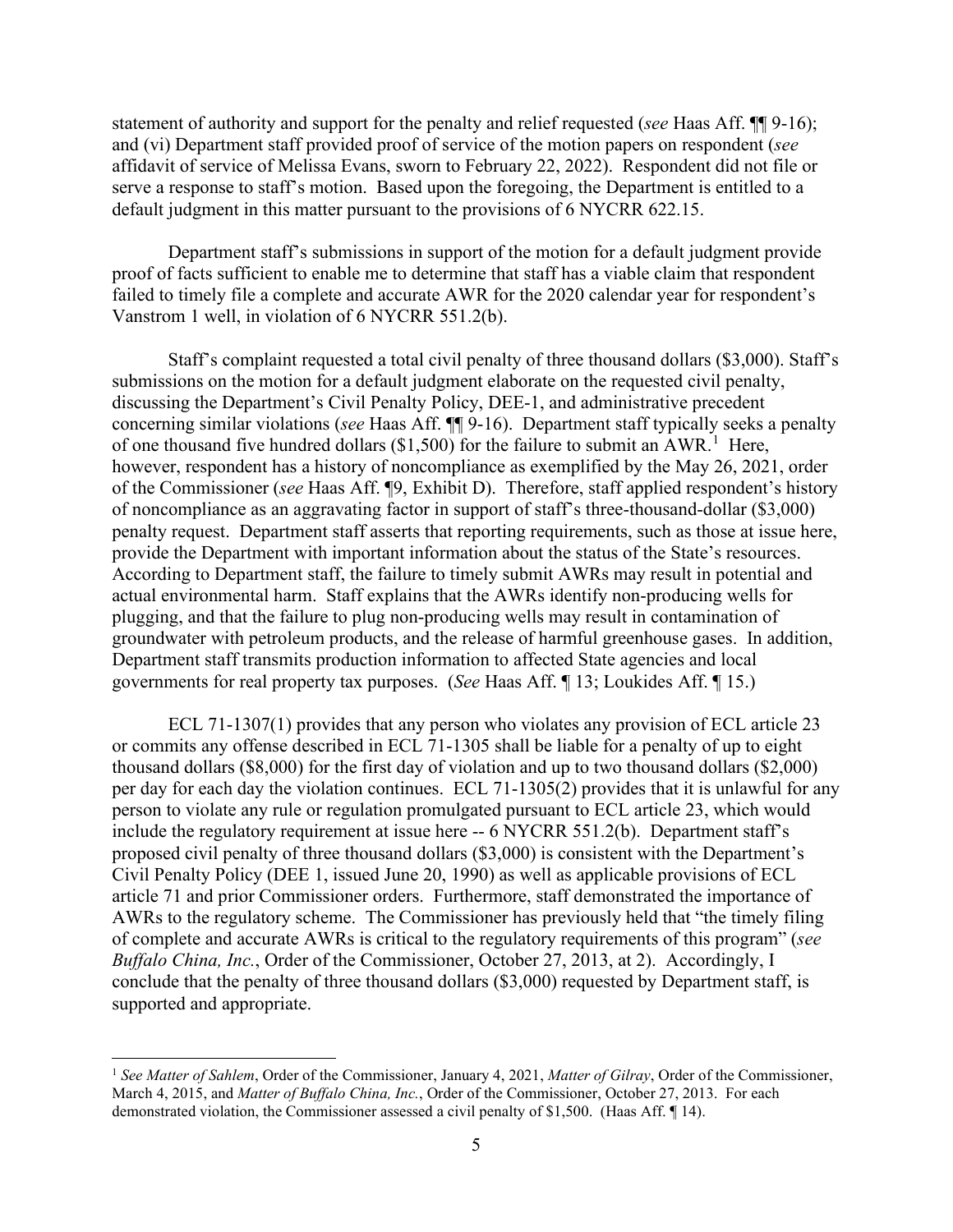## **Conclusion of Law**

By failing to timely file a complete and accurate annual well report for the 2020 calendar year for the Vanstrom 1 well, respondent Douglas Vanstrom violated 6 NYCRR 551.2(b).

## **Recommendation**

Based upon the foregoing, I recommend that the Commissioner issue an order:

- 1. granting Department staff's motion for default;
- 2. holding that respondent Douglas Vanstrom violated 6 NYCRR 551.2(b) by failing to timely file a complete and accurate annual well report for the 2020 calendar year for respondent's Vanstrom 1 well (API Well Number 31-013-18005-00-00);
- 3. directing respondent Douglas Vanstrom to submit a complete and accurate annual well report for the 2020 calendar year within thirty (30) days of the service of the Commissioner's order upon respondent;
- 4. directing respondent Douglas Vanstrom to pay a civil penalty in the amount of three thousand dollars (\$3,000) within thirty days (30) of the service of the Commissioner's order upon respondent; and
- 5. directing such other and further relief as he may deem just and appropriate.

 $\mathcal{L}_\mathcal{L} = \{ \mathcal{L}_\mathcal{L} \mid \mathcal{L}_\mathcal{L} \}$  , where  $\mathcal{L}_\mathcal{L} = \{ \mathcal{L}_\mathcal{L} \mid \mathcal{L}_\mathcal{L} \}$ 

/s/

Jennifer M. Ukeritis Administrative Law Judge

Dated: April 22, 2022 Albany, New York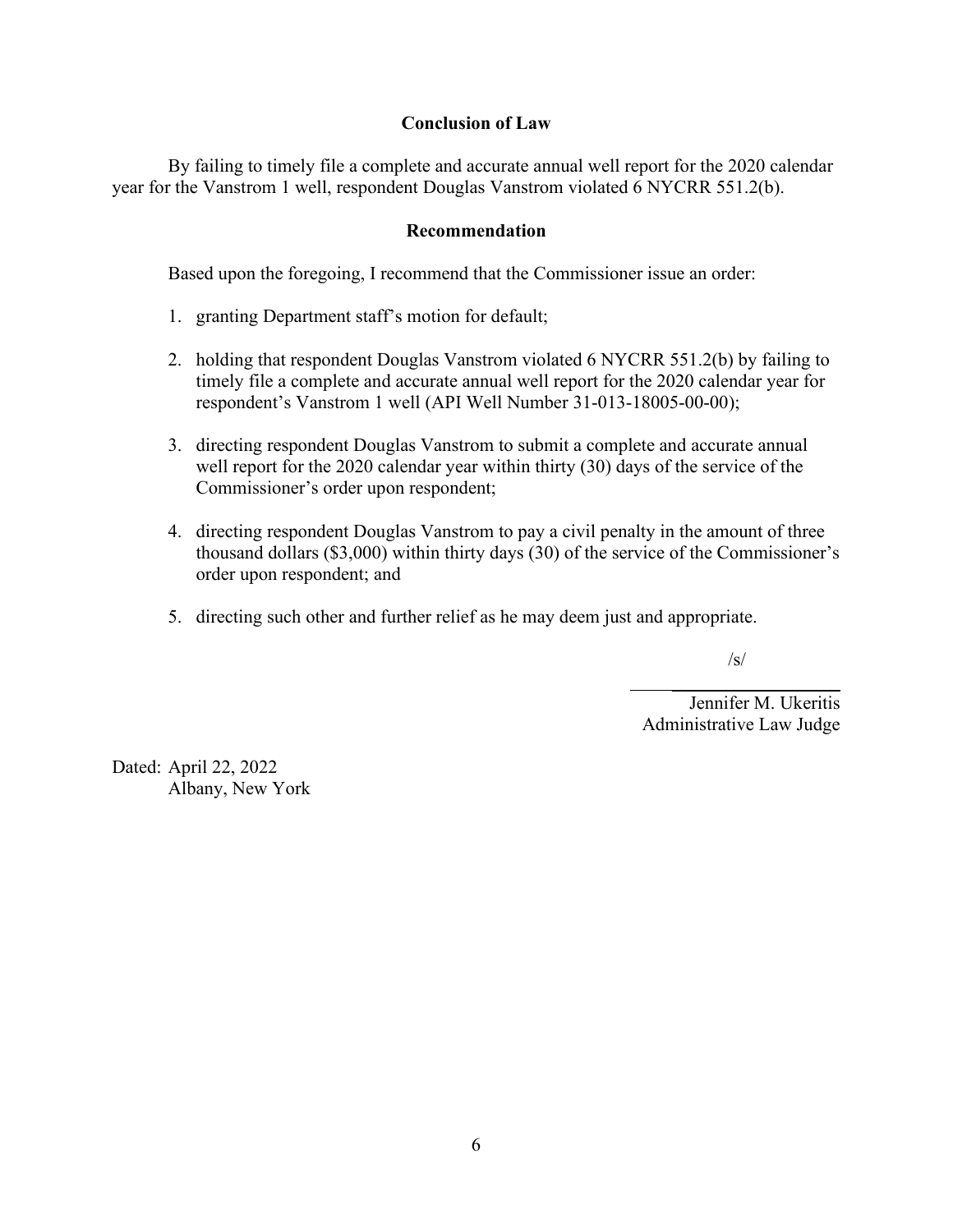### **APPENDIX A**

### *Matter of Douglas Vanstrom* DEC Case No. CO 9-20210709-74 Motion for Default Judgment

- 1. Cover Letter, dated February 22, 2022, from Anne Haas, Esq filing and attaching staff's motion papers
- 2. Affidavit of service of Melissa Evans, sworn to February 22, 2022 (default motion papers)
- 3. Notice of Motion for Default Judgment, dated February 22, 2022
- 4. Motion for Default Judgment, dated February 22, 2022, attaching Exhibit A Affirmation of Anne Haas.

Exhibit A – Affirmation of Anne Haas, dated February 22, 2022, attaching exhibits B through D.

Exhibit B – Cover letter, Notice of Hearing, Complaint, and Statement of Readiness, all dated November 22, 2021, and proposed Order on Consent and Invoice

Exhibit C – Affidavit of Service of Melissa Evans, sworn to January 3, 2022 (notice of hearing and complaint)

Exhibit D – Commissioner's Order in the Matter of Douglas Vanstrom dated May 26, 2021

5. Affidavit of Ted Loukides, sworn to February 16, 2022

Exhibit 1 – Tax map parcel depicting location of well on property owned by Douglas Vanstrom

Exhibit 2 – Organizational Report for Douglas Vanstrom sworn to February 8, 2013

Exhibit 3 – Request for Well Transfer from estate of Donald Vanstrom to Douglas Vanstrom sworn January 14, 2013

Exhibit 4 – Cover Letter from Theodore N. Loukides, dated January 22, 2021, with enclosed 2020 AWR form

Exhibit 5 – Letter from Theodore N. Loukides dated May 7, 2021, final notice to file 2020 AWR form